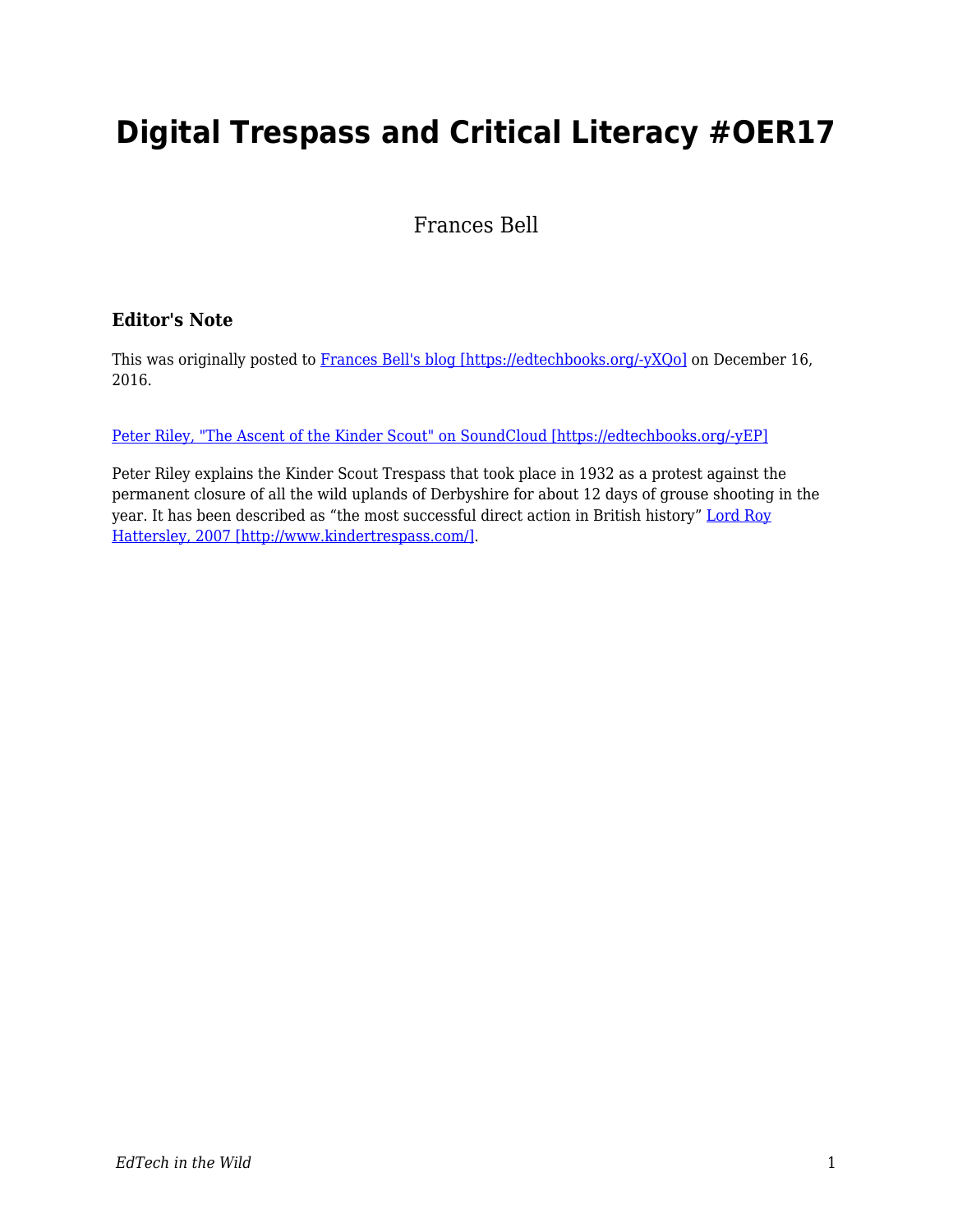

Cover of The Ascent of Kinder Scout

The other day I read a review by Billy Mills [https://edtechbooks.org/-[Ga] of the narrative poem The Ascent of Kinder Scout by Peter Riley. What Billy said made me think about the relevance of the Kinder Scout Trespass for us today and how the poem can help us understand more about the purpose and experience of education then and now. The pamphlet arrived in the post today to my joy.

## **Extract from Billy Mills' review**

These radicals, both working class activists and middle-class poets, had lived through one World War and its aftermath and were about to see a second. As the first generation to benefit from the 1918 Education Act, they had the tools needed to engage in a process of learning about power and its implications. As Riley writes early in this work, 'The foundation of the state is not violence but education.' This statement, apparently straightforward on first reading, gains in complexity as Riley questions the role and value of the state a few paragraphs later, concluding that it 'makes everything possible, and makes strangers of us all.'

He also calls into question the value of education, specifically literacy:

They taught us to read and we thought we were so grand as to join heaven and earth. But all we did was wallpaper over the crack between myth and science and lose our homes. The farmer's wife sang a truer song, told a sweeter story,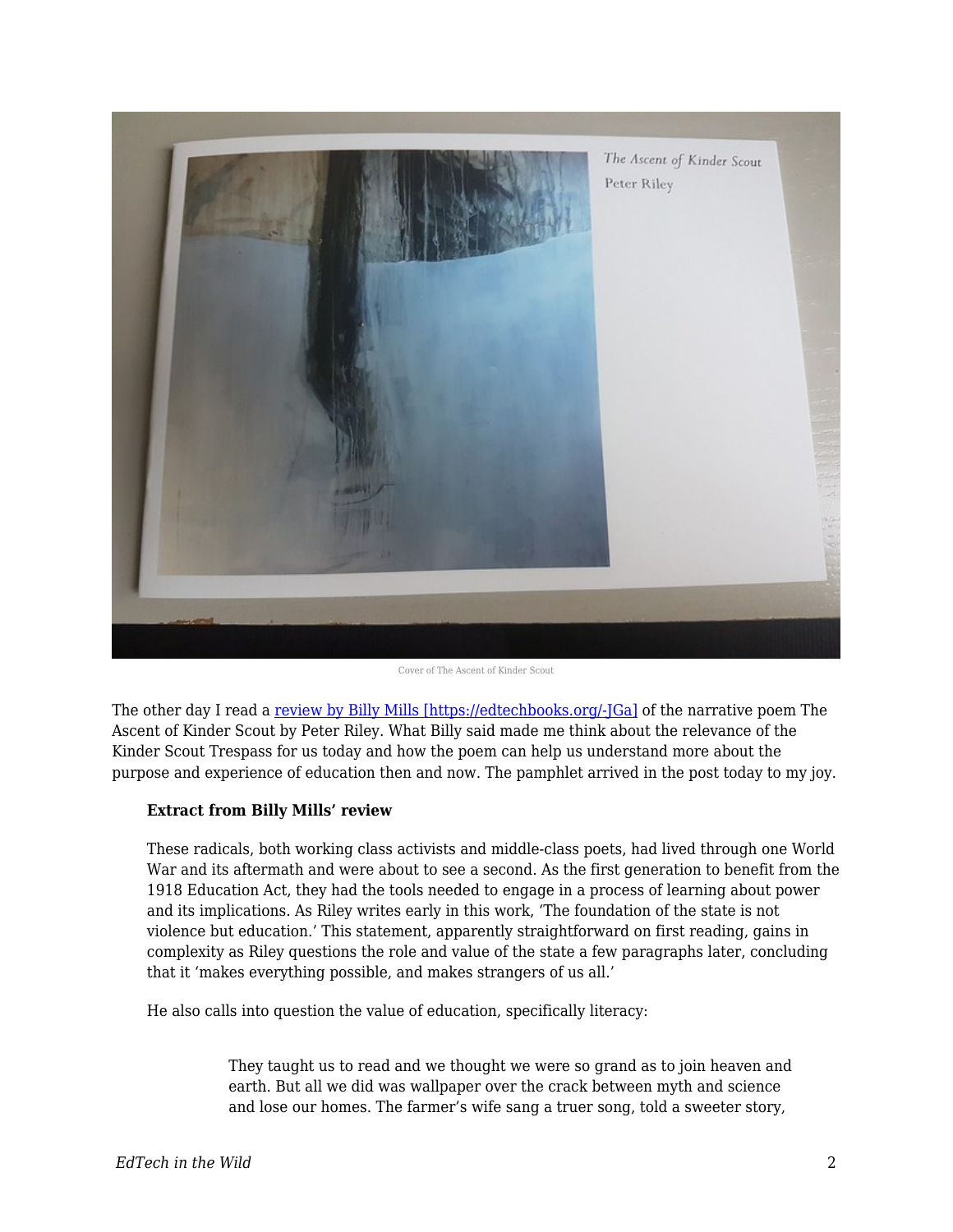of hope and despair hand in hand walking back into society.

This last word forming an integrative counterbalance to the divisive state. It is no coincidence that the verse excursus, which echoes the song Goodnight Irene, follows on immediately after the prose paragraph from which I have just quoted. This interlude sits in the twin shadows of war and emigration, of 'promise betrayed' and 'all the bathos of the modern state'.

I know that comparisons with the 1930s are a little overblown at present but I found that the poem and review are very thought-provoking in my ongoing consideration of critical and digital literacy in public and open education. I submitted an abstract recently for [#OER17,](https://oer17.oerconf.org/) [\[https://oer17.oerconf.org/\]a](https://oer17.oerconf.org/) conference with the theme Politics of Open. My abstract looks at the role of criticality in Open Educational Practice, and how paying attention to the sociomaterial, as Fenwick(2014) encourages students and educators, can focus on the political as well as the instrumental nature of education, and critique the digital tools and platforms through which it is increasingly mediated.

So here is my proposal:

What if the critical and digital literacies that educators and students practice and share could help focus attention on the wider implications of using proprietary social networking systems and other platforms in learning, and activism and education?

What if these literacies helped bring about a digital trespass that was more like the Kinder Scout Trespass than a concern of cyber-security?

I'll leave you with the words of the late Ewan McColl in one of my Favourite songs The Manchester Rambler.

*I'm a rambler, I'm a rambler from Manchester way I get all me pleasure the hard moorland way I may be a wageslave on Monday But I am a free man on Sunday*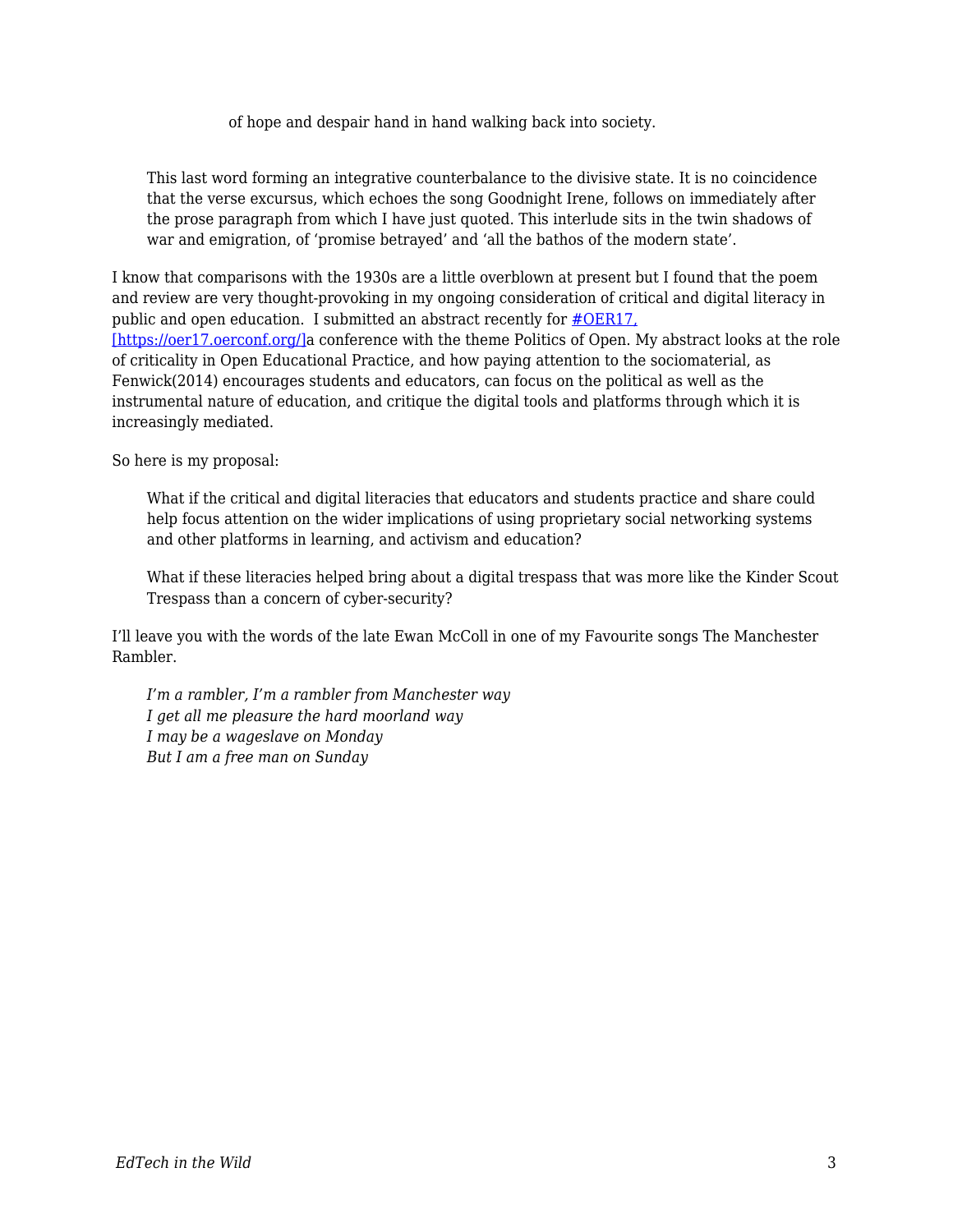

[Watch on YouTube https://edtechbooks.org/-aK](https://www.youtube.com/embed/YENYMwuCG2Y?autoplay=1&rel=0&showinfo=0&modestbranding=1)

Fenwick, T., 2014. Social media, professionalism and higher education: a sociomaterial consideration. Studies in Higher Education, 5079(March 2015), pp.1–14. Available at: [http://www.scopus.com/inward/record.url?eid=2-s2.0-84904850004&partnerID=tZOtx3y1\n](http://www.scopus.com/inward/record.url?eid=2-s2.0-84904850004&partnerID=tZOtx3y1%5Cn) [https://edtechbooks.org/-Oge].

Note: I should have said that there is no guarantee that the abstract will be accepted. :) I have plans to write a longer piece, maybe with a.n.other so this is definitely an ongoing writing project.

Note 2: Just heard that abstract has been accepted – Yay! So I can prepare my presentation to include added Kinder Scout goodness - [abstract here \[https://edtechbooks.org/-DAs\]](https://docs.google.com/document/d/1SCCHNGzrE45pCbSKq8wlCL57ORNtq4cMDoLvJ9klMMA/edit?usp=sharing)- hope to see some of you there to hear your ideas.